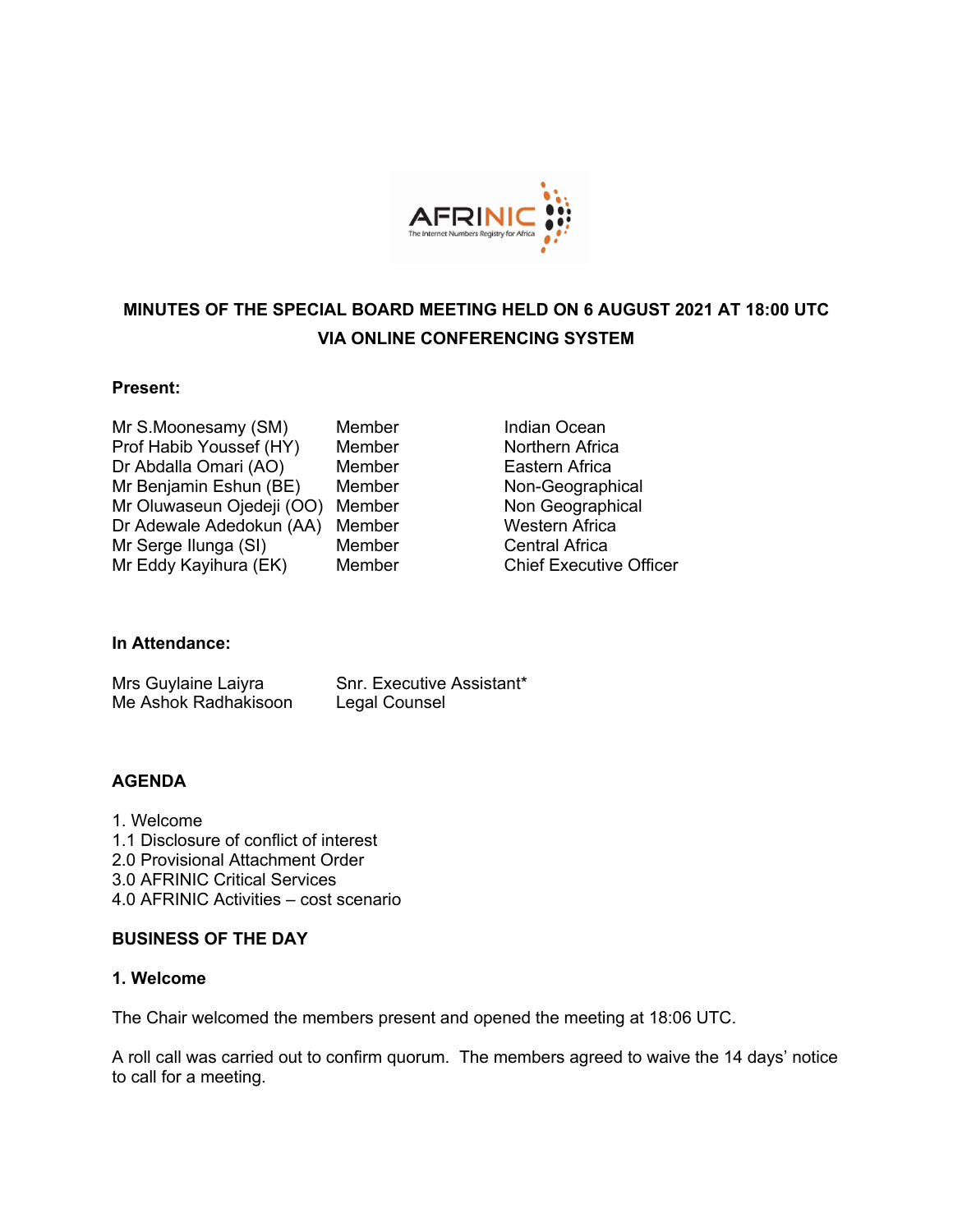## **1.1 Disclosure of conflict of interest**

There was no disclosure of conflict of interest.

## **2.0 Provisional Attachment Order**

The Board took note of the chronology of events with regards to the affidavit that was sworn on Monday 26 July 2021 by the Head of Finance & Accounting, Nirmal Manic on behalf of AFRINIC for the purposes of the variation application.

### [REDACTED]

The Chairman informed the Board that two letters of authorisation to the CEO were signed by the Board and tied to the application for validation.

Executive Session requested by BE. The Chair called for an executive session to further discuss the legal procedures.

*The Snr EA and Legal Counsel left the meeting at 18:17 UTC.*

Enter Executive Session 18:17 UTC

Exit Executive Session 19:26 UTC

*The Snr EA and Legal Counsel left the meeting at 19:26 UTC.*

The Board discussed the background of the provisional attachment order.

After discussion, and to rectify any alleged defect in the letter of delegation dated 26 July 2021, the Board resolved to authorize the Head of Finance & Accounting to make and file the said affidavit.

#### **Resolution 202108.626**

**WHEREAS** on 23 July 2021, the board of directors was informed of the existence of a Provisional Attachment Order sought and obtained by Cloud Innovation Ltd against AFRINIC; **WHEREAS** the board of directors has been apprised already of other cases initiated by Cloud Innovation Ltd against AFRINIC and which are being resisted by its Management and presently pending before the Supreme Court of Mauritius.

**WHEREAS** the board of directors is aware of the actions taken by its Head of Finance and Accounting, as authorised by the Chief Executive Officer, to prepare the relevant documents for initiating an application for variation of the aforesaid Attachment Order pending the determination of Cloud's Innovation Ltd's application for validation of the said Attachment Order.

**RESOLVED** that the aforesaid action, including any action incidental thereto, executed on behalf of AFRINIC, for the purposes of the application for variation